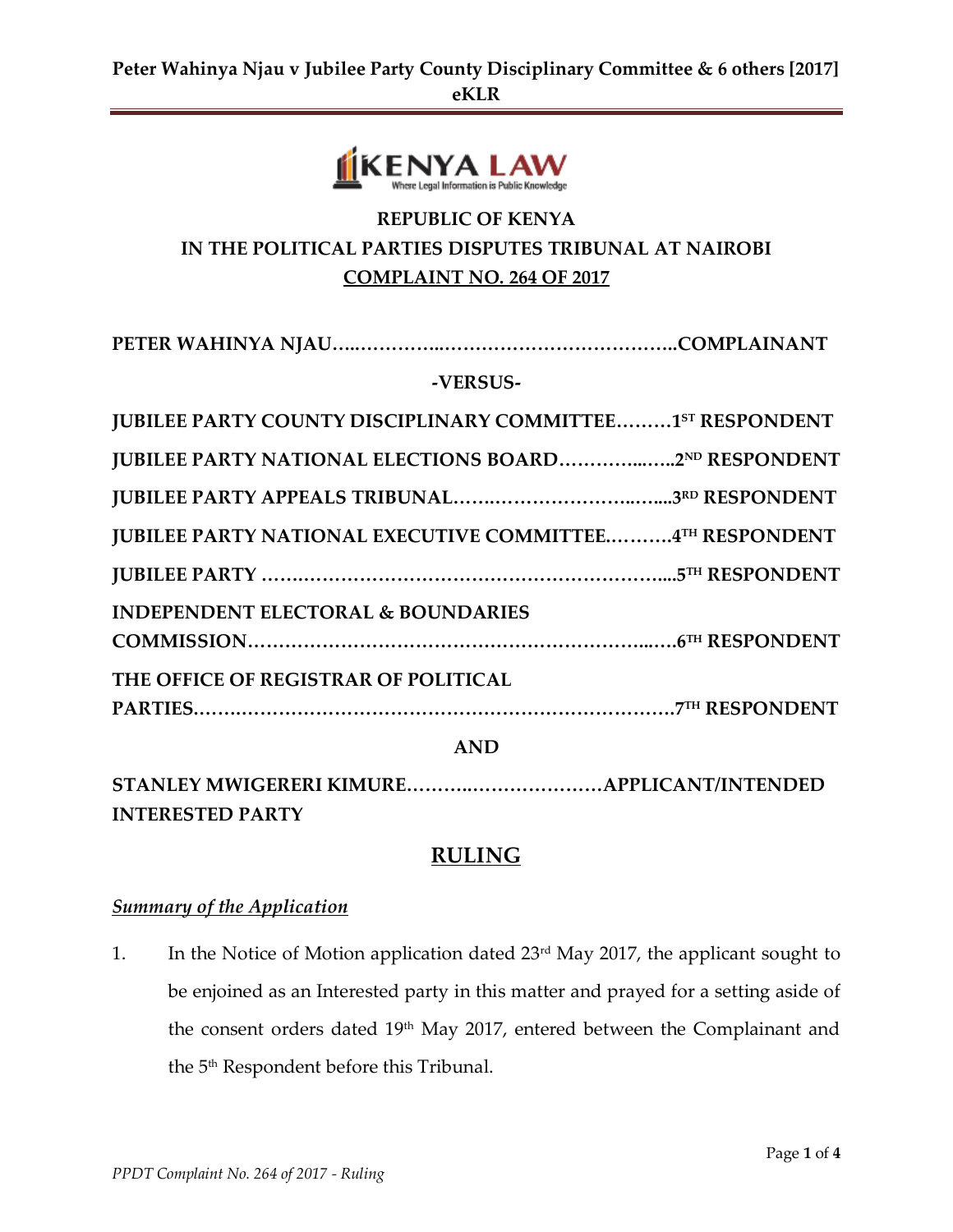# **Peter Wahinya Njau v Jubilee Party County Disciplinary Committee & 6 others [2017] eKLR**

- 2. The said consent orders declared the  $5<sup>th</sup>$  Respondent's decision withdrawing the Complainant's nomination certificate as null and void and quashed the decision to suspend and fine the Complainant KES 200,000. They further reinstated the Complainant as the  $5<sup>th</sup>$  Respondent's aspirant for Pangani ward with an order directing the 5th Respondent to forward the Complainant's name to IEBC for recognition and gazettment.
- 3. It is the Applicant's contention, that at the conclusion of the party's nomination exercise held on  $26<sup>th</sup>$  April 2017 for the position of Member of County Assembly for Pangani Ward, the Complainant was illegally declared as the winner of the said exercise. Subsequently, the Complainant was disqualified from the nomination exercise, suspended from the party and fined KES 200,000. The Applicant was then issued with a certificate of nomination dated  $15<sup>th</sup>$  May 2017.
- 4. Based on the foregoing, the Applicant contended that the consent orders in question fraudulently confirmed the Complainant as the 5<sup>th</sup> Respondent's aspirant for the said seat and should be set aside as they adversely affected the Applicant.

### *The Response*

- 5. In reply, the Complainant/Respondent argued that the Applicant was not party to the initial proceedings before this Tribunal and therefore has no *locus standi* to make this application. He therefore contended that the application was defective, and an abuse of the Tribunal process.
- 6. The Complainant in his submissions relied on the decision of the Jubilee Party National Elections Appeals Tribunal dated 5<sup>th</sup> May 2017, upholding the declaration of his win by the 5<sup>th</sup> Respondent's Returning Officer.

#### *Issue for determination*

7. In our consideration, the two main issues for determination are as follows: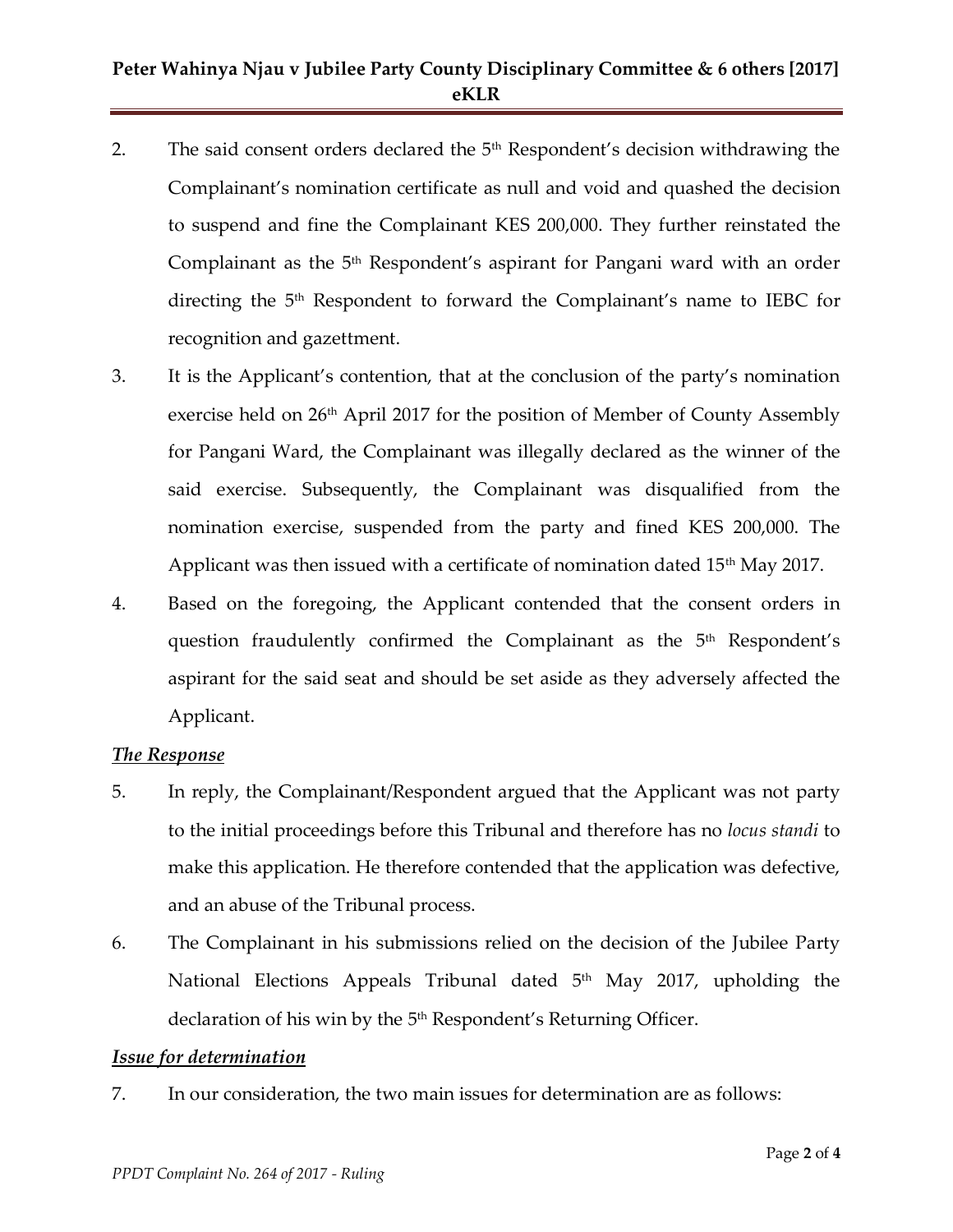- a. *whether the consent orders dated 19 May 2017 should be set aside and*
- b. *whether the Applicant should be confirmed as the 5th Respondent's nominee for the position of Member of County Assembly for Pangani Ward*

### *Analysis*

- 8. The Applicant's prayer that he be enjoined as an Interested Party succeeds on the basis that the said Applicant, Stanley Mwigereri Kimure, has a material interest in both the complaint proceedings and subsequent consent orders dated 19<sup>th</sup> May 2017 and therefore has *locus standi* to make such application.
- 9. From the record before us, it is pertinent to note that the Tribunal did in its adoption of the consent order and in determination, carefully consider the evidence and submissions tendered before it by both the Applicant and the Complainant.
- 10. On analysis of the information availed vide the current application, the Tribunal finds that the Applicant has not provided any new information that this Tribunal was not aware of when the matter was determined before it in the first instance. In the resultant, the Applicant has not provided sufficient cause to disturb the IDRM decision dated 9th May 2017 and the consent orders recorded before this Tribunal on 19th May 2017, confirming the Complainant, Peter Wahinya Njau, as the Jubilee Party Nominee for the position of Member of County Assembly for Pangani Ward, Nairobi County.

### *Orders*

11. Consequently, we hereby dismiss the Notice of Motion Application dated 23rd May 2017 with no orders as to costs.

## **DATED at NAIROBI this 25TH DAY** of **MAY 2017**